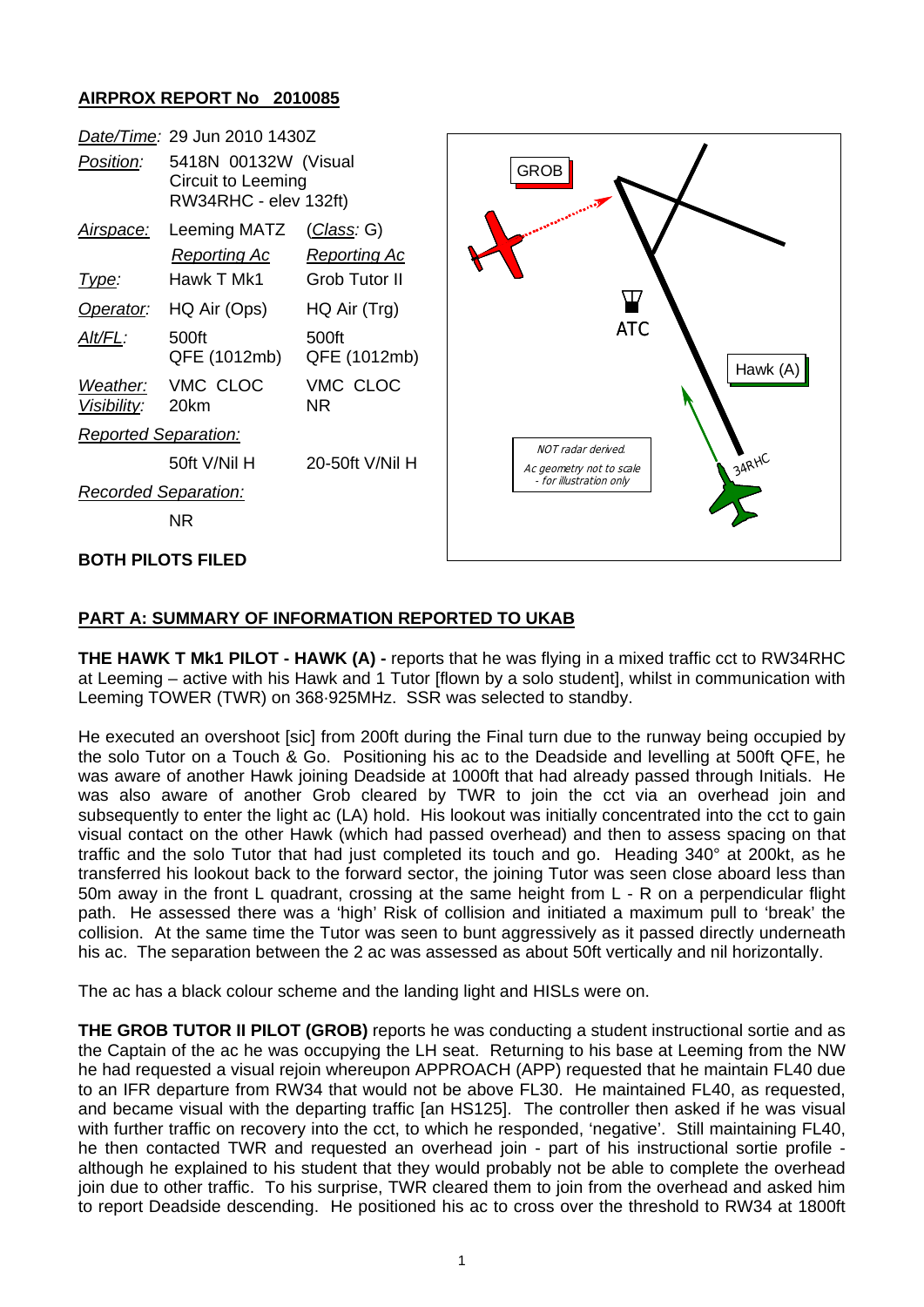QFE and called "Deadside descending". When halfway along the Deadside in the descent to circuit height, TWR advised that there was a fast-jet joining the cct and instructed the other Tutor pilot in the cct [a solo student] to fly not above 500ft. As a second Hawk crew called to join, he was descending through approximately 1100ft QFE. TWR then requested that he join the LA hold (500ft on the live side). This is an abnormal procedure as ATC would normally usually ask LA to join the LA hold from the live side. The RT was busy at this stage, and he was unsure of how to achieve the transition from the Deadside through the RW34RHC centreline to the LA hold on the Liveside; he assumed that ATC wished him to be at 500ft crossing the upwind end of RW34RHC (instead of the normal 800ft for an overhead join) and then fly straight into the LA hold. Therefore, he continued his descent on the Deadside to achieve this. At the same time, the Hawk already established in the cct went around from Final, it's pilot declaring that he was remaining at 500ft Deadside (he assumed to provide vertical separation against the Hawk joining). Immediately, he warned his student that there was a possible conflict and to lookout to the R, the 'threat' being to starboard behind his student and canopy arch. Still in the descent aiming to cross the upwind end of RW34RHC at 500ft QFE, heading 090° at 100kt, he became aware of a Hawk in his peripheral vision at less than 200yd away; he instinctively bunted and pushed -2g to break the collision. The Hawk pilot appeared to pull at the same time and both ac separated as he passed 20-50ft vertically beneath the Hawk with a 'very high' Risk of collision. He did not declare an Airprox to ATC at the time as he did not wish to alarm his ab-initio student. However, once he had landed he contacted ATC and the Hawk pilot in order to discuss the occurrence.

**THE LEEMING AERODROME CONTROLLER (ADC)** reports that the weather conditions were Colour Code BLU and he conducted a routine hand-over with the outgoing ADC. Before 1330Z, the traffic intensity in the visual circuit to RW34RHC had been low. At about 1325Z, a Tutor flown by a solo student pilot was in the visual circuit [not the subject Grob Tutor], the student's instructor being present in the VCR. The solo Tutor student was given as much priority as possible with the intention of causing the least disruption to his sortie, within the extant rules. The crew of an HS125 then requested departure, but was subject to a release call from APP, so the crew was initially instructed to line-up and wait, whilst a release was requested from APP. During the same landline call with APP, the subject Grob and another Hawk [Hawk (C)] were pre-noted as recovering visually. The HS125 crew was passed a climb-out restriction of FL30 against the ac in the overhead not below FL40 [the subject Grob] and was subsequently cleared for take off, conducting a normal departure before being transferred to APP.

The solo Tutor student was instructed to operate not above 500ft QFE due to the inbound fast jet traffic. Then the crew of Hawk (A) executed a join through Initials, requesting a low-break. The lowbreak was denied due to the presence of the solo Tutor already in the visual circuit and the crew of Hawk (A) was passed the position of the cct traffic. The Hawk (A) crew reported on the break for a Touch & Go and was informed they had 1 ac ahead, the solo Tutor student who then reported Finals and was given a clearance for a Touch & Go. The subject Grob crew then called requesting an overhead join and were asked their height, which was 4000ft descending, so they were instructed to report deadside descending and passed the visual cct state. [UKAB Note (1): The TWR transcript reflects that at 1330:11, the ADC cleared the Grob crew to *"..join overhead runway 3-4 right-hand Q-F-E 1-0-1-1..",* before requesting their height.] Reporting Final, Hawk (A) was initially instructed to Continue, but a short time later was given a clearance for a low approach not below 200ft, but the pilot subsequently reported going around.

Another Hawk crew [Hawk (B)] reported ready for departure, but was instructed to line-up & wait behind the solo Tutor student conducting a Touch & Go. As the solo student climbed away, he was instructed to operate not above 500ft QFE on his next cct because of the jets, which he acknowledged. Hawk (A) crew reported Downwind for a Touch & Go and the subject Grob crew reported Deadside descending in quick succession. Just after the Grob crew was passed the position of all the visual circuit traffic [UKAB Note (2): At 1351:55 TWR advised the Grob Crew *"..one downwind, one upwind, one on for departure"*] a third Hawk crew [Hawk (C)] requested to join the cct. Following Hawk (B)'s clearance to take-off, the Grob crew was asked if they would accept entry into the LA Hold, which was agreed and to report established. During this time, a broadcast was made of the new QFE – 1012mb. The crew of Hawk (A) reported Finals and was instructed to Continue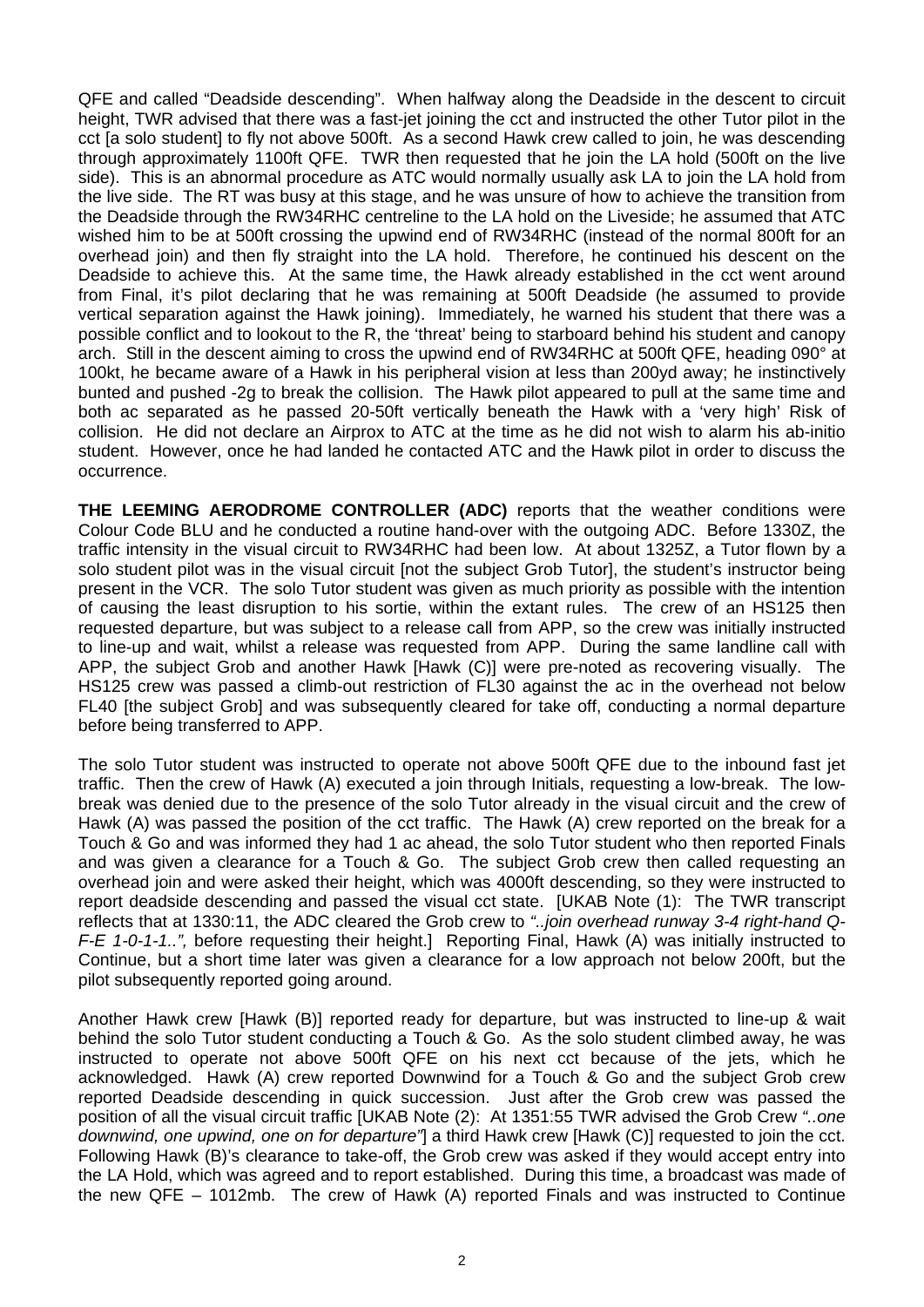against the departing Hawk (B). At this point, the third Hawk [Hawk (C)] reported at Initials requesting a Low-Break; this was also denied due to the Tutor traffic, the position of visual circuit traffic and that on the runway for departure being given. As Hawk (B) departed, the crew of Hawk (A) was issued a clearance for a Touch & Go but shortly afterwards reported going around [maintaining 500ft], followed by the solo student reporting downwind low-level for a Touch & Go. Hawk (B) was transferred to APP before the crew of Hawk (C) reported on the Break for a Touch & Go and was passed 1 ac ahead. The Grob crew reported entering the LA Hold and Hawk (C) subsequently reported going around. The crew of Hawk (A) reported downwind to land and subsequently did so following a normal clearance. At no stage did either Hawk (A) or the Grob crews report any incident or concerns on RT to TWR during the period.

UKAB Note (3): This Airprox occurred outwith recorded radar coverage.

**SATCO LEEMING** comments that in parallel with the Ops Wg review of the Leeming Flying Order Book (FOB), the current rules with respect to multi-type ops within the visual cct have been re-briefed to all controllers. Whilst the visual cct is operated on a 'see & avoid' basis, Unit controllers have been directed to review the levels of TI offered to crews operating in the visual cct.

**OC OPS WG LEEMING** reports that the Unit conducted a full investigation into this Airprox. The following contributory factors were identified:

The Grob pilot was flying an overhead join, a procedure rarely practised at Leeming, which, whilst acknowledged, was not detailed in the FOB. Lacking defined geographical references, it proved difficult for FJ aircrew unfamiliar with the procedure to anticipate the subject Grob's positioning.

Given the disparity in speed and height profiles, the FOB limits the number of ac in the visual circuit to 3 when there is mixed FJ/Piston traffic. On this occasion the ADC permitted a fourth ac [Hawk (C)] to join the visual circuit.

It is conceivable that both the pressure to complete the recovery profile and the imminent arrival of the fourth ac into the visual circuit distracted aircrew from the primary task of ensuring safe separation.

It was noted that the FOB currently requires fast-jet crews recovering to Leeming to call APP at a range of 20nm; the ADC's action range to address visual circuit traffic is 15 miles. There are circuit diagrams in the FOB, but no geographical depiction of the visual circuit and light aircraft hold.

Following the investigation of this Airprox the following actions have been implemented at Leeming:

Overhead Join. The overhead join procedure offers no material training benefit to UAS/AEF students. Given the identified shortfalls in the procedure, it has been suspended forthwith and the FOB amended accordingly.

Deconfliction. The SFSO has been tasked to brief every flying unit on the specific responsibilities for de-confliction within the visual circuit.

- 1. The ADC is responsible for providing information and instructions to achieve a safe, orderly and expeditious flow of traffic and assist pilots in preventing collision between aircraft flying within the visual circuit area.
- 2. Aircrew, particularly when joining and flying the visual circuit, are responsible for spatial deconfliction and must maintain full SA.

FOB. The FOB was amended to include: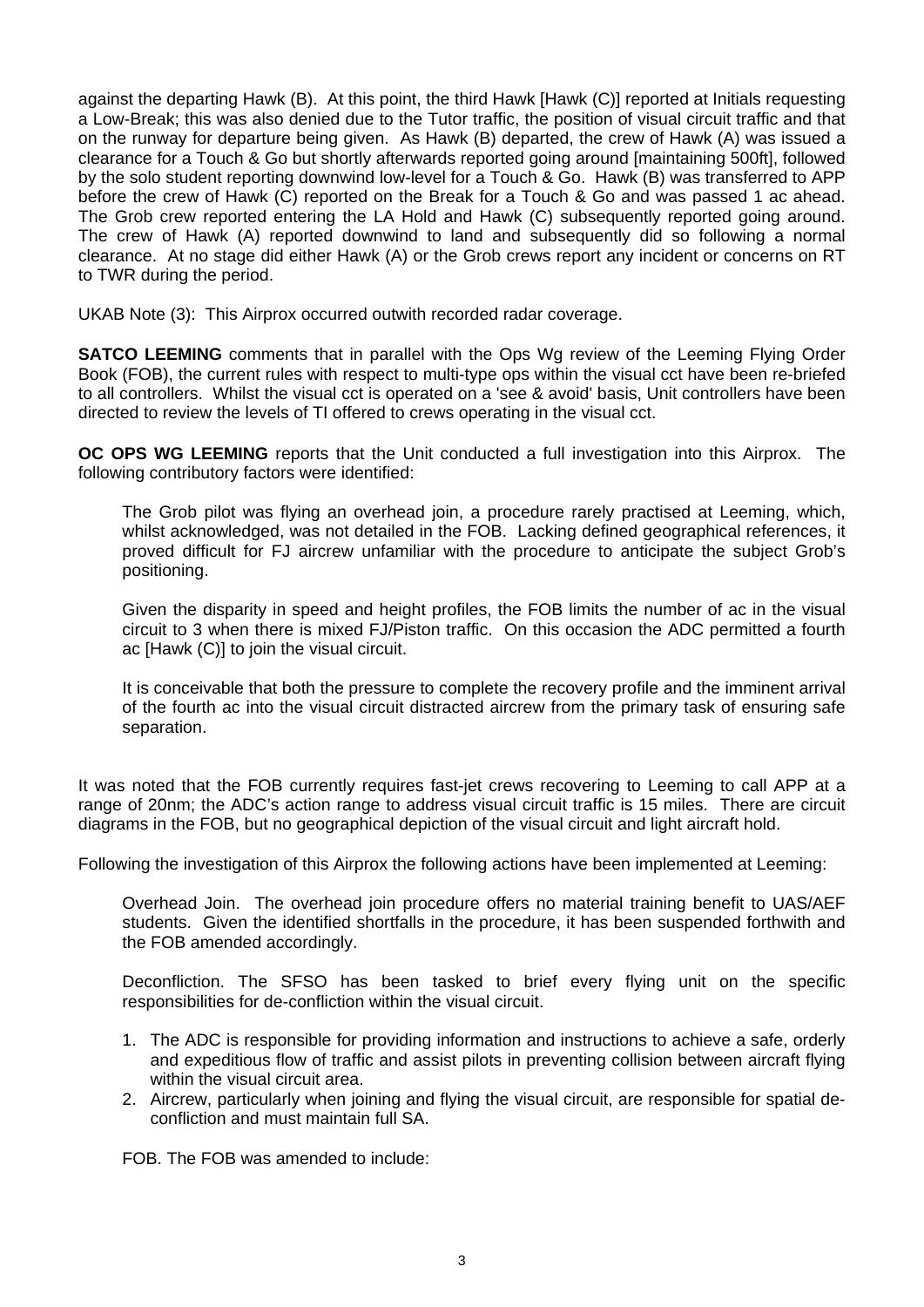An additional Annex detailing the geographic position of the visual circuit, the light aircraft hold and the local avoid areas.

Clarification of a maximum of two dissimilar types allowed in the visual circuit at any one time.

Instruction that FJ ac on recovery are to call APP by 15nm, consistent with the ADC's action range for the assessment of the visual circuit.

**HQ AIR BM ATM SAFETY MANAGEMENT** reports that Leeming undertook a wide-ranging investigation following this Airprox. As stated in OC Ops Wg's report, given the disparity in speed and height profile of the jet and piston ac in the visual cct at Leeming, the FOB limits the number of ac in the visual cct to 3 when mixed FJ/piston flying is taking place. On this occasion, the ADC permitted a  $4<sup>th</sup>$  AC, Hawk (C), to join the visual cct.

OC Ops Wg states that although the overhead join procedure was rarely practised, it was acknowledged as a Leeming procedure yet did not appear in the FOB. This lack of information relating to overhead joins and specifically how to route from Deadside to Liveside, forced the Grob pilot to adopt a course of action that he considered best. This included a further descent to 500ft QFE, arguably to mirror the height of the solo Tutor student who had been restricted by TWR to 500ft because of the imminent arrival of the next recovering Hawk (C). However, the arrival of Hawk (C) caused the pilot of Hawk (A) to remain at 500ft QFE on the Deadside to provide vertical deconfliction, which, having executed a go-around from his approach, placed the Hawk in confliction with the subject Grob crossing at the upwind threshold.

The use of an overhead join can be viewed as a system induced violation, where the ADC was placed in a situation where the controller was expected to provide a service to ac joining through the overhead, yet the procedure itself had not been integrated into the wider visual cct operation. Furthermore, SATCO Leeming confirmed that the Controllers' Order Book contained no reference to overhead joins or how to manage an ac transitioning from Deadside to Liveside, nor were there any specific training objectives related to such.

The ADC correctly restricted the two Hawks from conducting a low-break due to the presence of the solo Tutor student in the low-level cct, but did not recognise the potential risk for a confliction between the subject Hawk and Grob once the former crew had stated that they would remain at 500ft QFE on the Deadside.

Best practice would suggest that as the Grob pilot had not reported established in the LA hold at the point that the crew of Hawk (A) had reported at 1332:49, *"..going around maintaining 5 hundred feet",*  that TWR should have broadcast a warning about the presence of the subject Grob, whose pilot had earlier reported at 1331:52, *"..deadside descending."* The fact that TWR did not broadcast such a warning suggests that the ADC felt no need to do so, or that the controller had lost SA as to the position of the Grob and did not perceive the risk of a confliction. Comments from SATCO Leeming support this view insofar as from the ADC's operating position in the VCR the controller is unsighted on ac routeing W - E across the upwind end of RW34 as they pass through a 'blind spot' above the Tower. Given the lack of visual cues and the system induced lack of familiarity with the procedure, specifically the movement of the Grob from the Deadside to the Liveside, the ADC was unable to recognise the Risk of confliction between the subject ac and was ill-equipped to deal with the situation.

This occurrence is a classic example of a series of latent failures awaiting an active trigger – the acceptance by the ADC of the  $4<sup>th</sup>$  ac into the cct – Hawk (C).

**HQ AIR (OPS)** comments that the non-standard actions of both incident pilots attempting to be helpful unfortunately contributed to this AIRPROX. Hawk (A) should have flown a standard go around and subsequent circuit pattern. Hawk (C) had the responsibility to integrate into the circuit and avoid established circuit traffic, this is much easier if established circuit traffic follows normal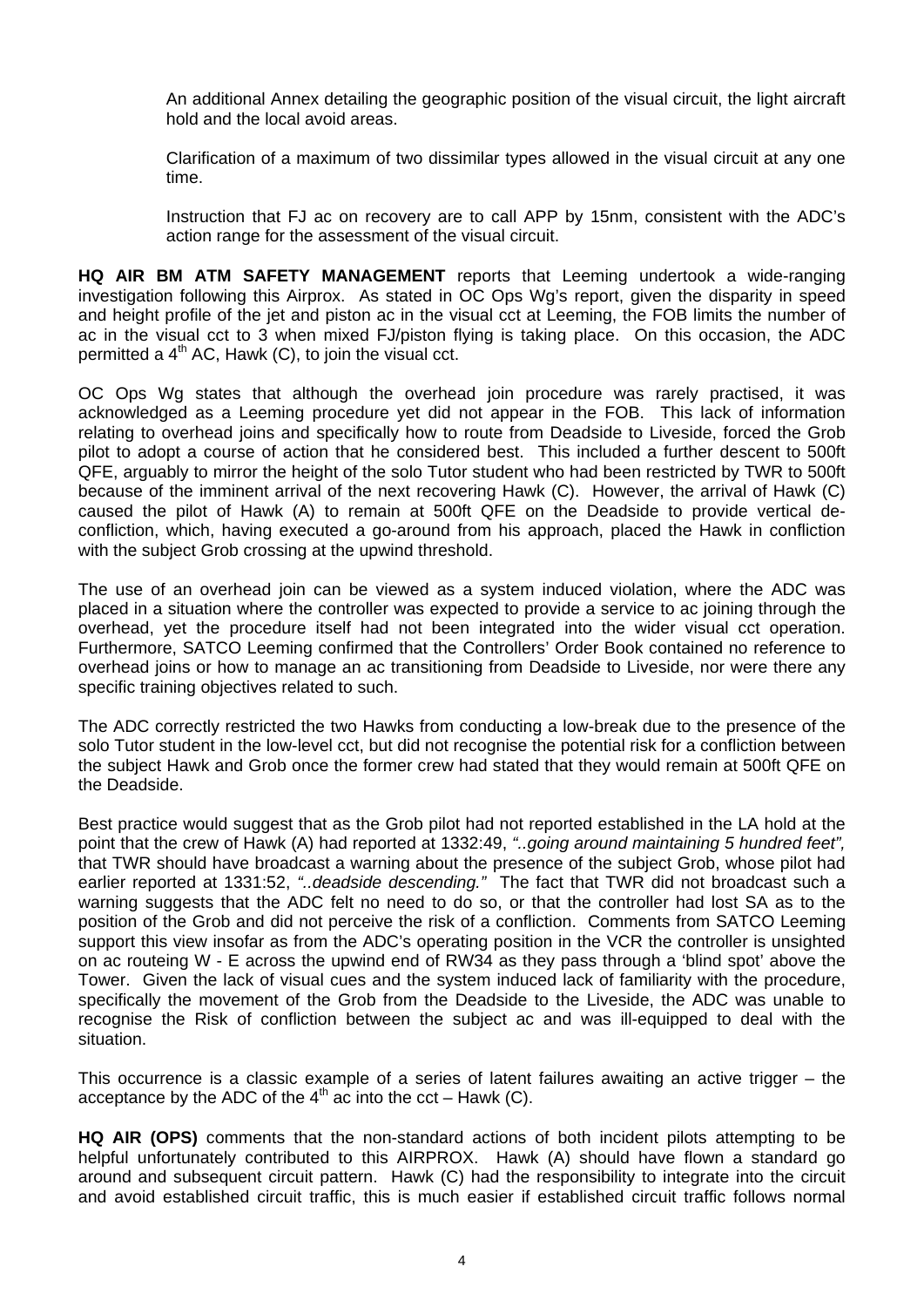procedures, Hawk (A)'s unpredictable action could have had adverse effects on Hawk (C)'s joining profile. The Tutor's chosen method of circuit join (not in the flying order book) and his subsequent decision to cross to the LA hold at 500 combined with Hawk (A)'s non-standard actions brought the 2 ac into confliction. Prohibition of overhead joins at Leeming will prevent a recurrence.

**HQ AIR (TRG)** comments that this incident was so serious the Unit conducted an investigation into this Airprox that revealed several areas where things could have been done better and subsequently has taken appropriate action to reduce the risk of this incident happening again. The ADC accepting the 4th ac into the circuit contributed to the Airprox but there is also a responsibility on the aircrew in the cct to maintain the cct pattern and separation with other ac in the cct, likewise joining ac are to integrate into the cct pattern safely.

## **PART B: SUMMARY OF THE BOARD'S DISCUSSIONS**

Information available included reports from the pilots of both ac, transcripts of the relevant RT frequency, reports from the air traffic controllers involved and reports from the appropriate ATC and operating authorities.

The HQ 22Gp pilot Member explained that whilst the Unit might consider that the overhead join procedure offered no material training benefit to UAS/AEF students, that was not the Command's view. Whilst its use was not commonplace at operational fast-jet units, the overhead join is in common usage at civilian aerodromes and when flown correctly is another valuable and recognised cct joining method, enabling pilots to join high and sight all the other cct ac before descending to cct height on the deadside and entering the cct via the upwind threshold. Whilst military fast-jet pilots would have been taught an overhead join at some stage in their training, the HQ Air fast-jet pilot Member agreed that it would have been used little operationally and pilots might therefore not be particularly familiar with it, especially if no detail was available in the Unit FOB – see AP3456 extract within the Post Meeting Note below. Therefore, military pilot Members understood why the pilot of Hawk (A) might not have been intimately familiar with the Grob pilot's positioning to join from overhead and then transit through to the LA hold in accord with the ADC's instructions. There was, therefore, potential for confusion, but it seemed to the Board that the crew of Hawk (A) was more concerned about the fast-jet joining through Initials behind them – Hawk (C) – rather than the slower piston-engine Grob joining from overhead.

The fast-jet pilot Member explained that the Grob pilot was responsible for gaining visual contact on all notified cct traffic before he descended on the deadside or crossed at the upwind end, crossing the approach end well above any cct traffic. Therefore, the Grob pilot should have been visual with Hawk (A) before crossing the upwind end and should not have committed to crossing into the liveside before he was. In his view, the pilot of Hawk (A) could reasonably expect that joining pilots will not join the cct until visual with all of the cct traffic. A CAT pilot Member concurred that the Grob pilot joining the cct must give way to ac already established in the cct and it was emphasised that this was a visual cct, which demanded that all pilots look-out and sequence themselves in the pattern with due consideration for other traffic. The lesson to aircrew here is that you must give the circuit a wide berth until visual contact is obtained with all traffic established in the pattern.

This also applied to the pilot of the Hawk (C) joining through initials who was responsible for visually identifying all cct traffic before entering the pattern and maintaining his own separation accordingly. In the Board's view, the pilot of Hawk (A) should not have levelled his ac at 500ft because of Hawk (C) joining behind him, which unknown to the pilot of Hawk (A) at the time, placed his ac in conflict with the Grob, whose pilot had elected to descend to 500ft, unannounced, because he perceived that was what the ADC wanted him to do to join the LA hold on the liveside. Whilst accepting this was a busy traffic situation, because the ADC had elected to permit a 4<sup>th</sup> ac to join, if the Grob pilot was at all confused as to what was required of him he could have asked. However, the Grob pilot could not have anticipated that the Hawk pilot would also level his ac at 500ft QFE and it was providential that the Grob pilot heard the RT call and was alerted to look out for Hawk (A). This resulted in the conflict at the upwind end of the runway with the Grob about to cross on to the live side because both the